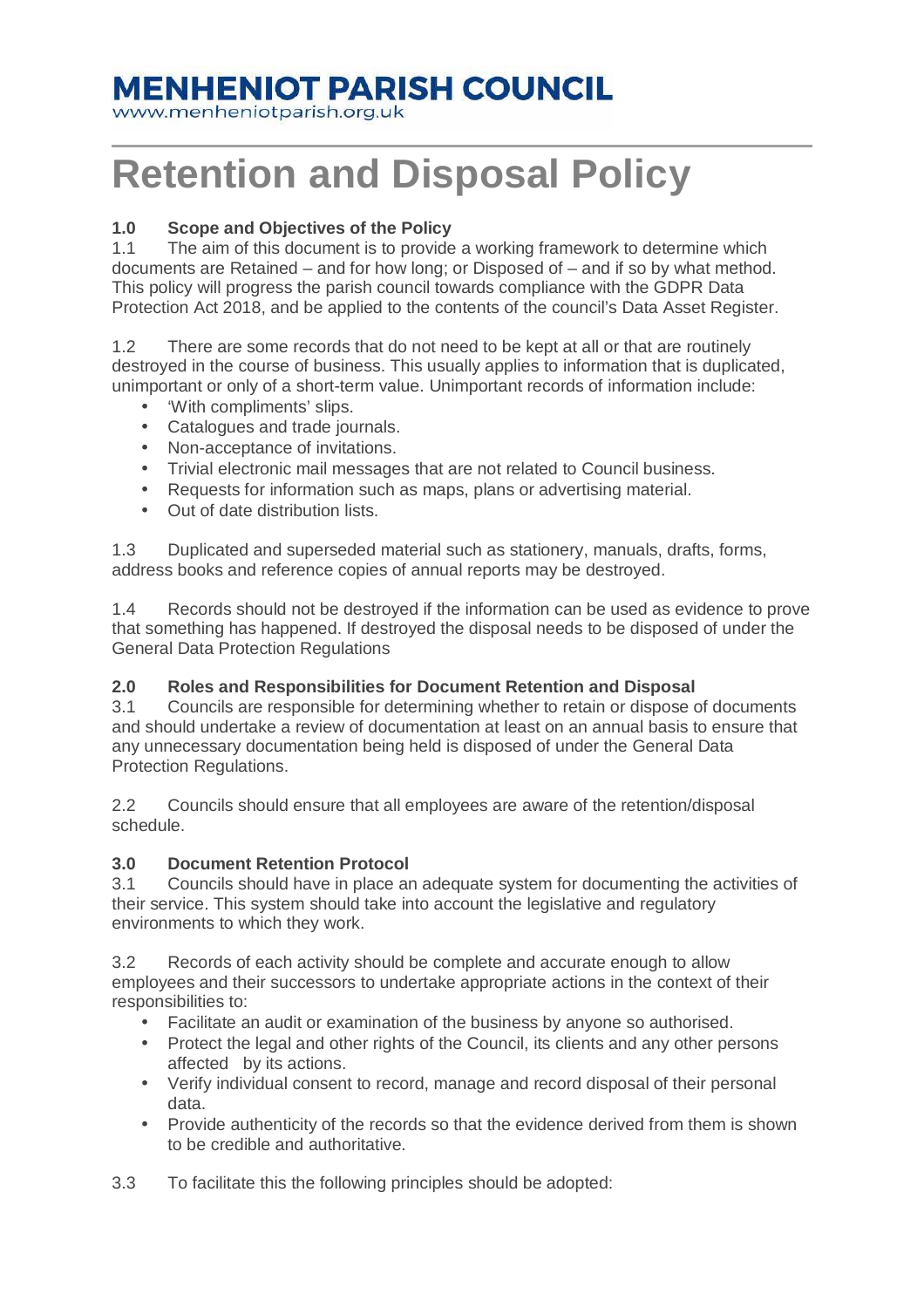- Records created and maintained should be arranged in a record-keeping system that will enable quick and easy retrieval of information under the General Data Protection **Requlations**
- Documents that are no longer required for operational purposes but need retaining should be placed at the records office.

3.4 The retention schedules in Appendix A: List of Documents for Retention or Disposal provide guidance on the recommended minimum retention periods for specific classes of documents and records. These schedules have been compiled from recommended best practice from the Public Records Office, the Records Management Society of Great Britain and in accordance with relevant legislation.

3.5 Whenever there is a possibility of litigation, the records and information that are likely to be affected should not be amended or disposed of until the threat of litigation has been removed.

#### **4.0 Document Disposal Protocol**

4.1 Documents should only be disposed of if reviewed in accordance with the following:

- Is retention required to fulfil statutory or other regulatory requirements?
- Is retention required to meet the operational needs of the service?
- Is retention required to evidence events in the case of dispute?
- Is retention required because the document or record is of historic interest or intrinsic value?

4.2 When documents are scheduled for disposal the method of disposal should be appropriate to the nature and sensitivity of the documents concerned. A record of the disposal will be kept to comply with the General Data Protection Regulations.

4.3 Documents can be disposed of by any of the following methods:

- Non-confidential records: place in waste paper bin for disposal.
- Confidential records or records giving personal information: shred documents.
- Deletion of computer records.
- Transmission of records to an external body such as the County Records Office.
- 4.4 The following principles should be followed when disposing of records:
	- All records containing personal or confidential information should be destroyed at the end of the retention period. Failure to do so could lead to the Council being prosecuted under the General Data Protection Regulations.
	- the Freedom of Information Act or cause reputational damage.
	- Where computer records are deleted steps should be taken to ensure that data is 'virtually impossible to retrieve' as advised by the Information Commissioner.
	- Where documents are of historical interest it may be appropriate that they are transmitted to the County Records office.
	- Back-up copies of documents should also be destroyed (including electronic or photographed documents unless specific provisions exist for their disposal).

4.5 Records should be maintained of appropriate disposals. These records should contain the following information:

- The name of the document destroyed.
- The date the document was destroyed.
- The method of disposal.

#### **5.0 Data Protection Act 1998 – Obligation to Dispose of Certain Data**

5.1 The Data Protection Act 1998 ('Fifth Principle') requires that personal information must not be retained longer than is necessary for the purpose for which it was originally obtained. Section 1 of the Data Protection Act defines personal information as: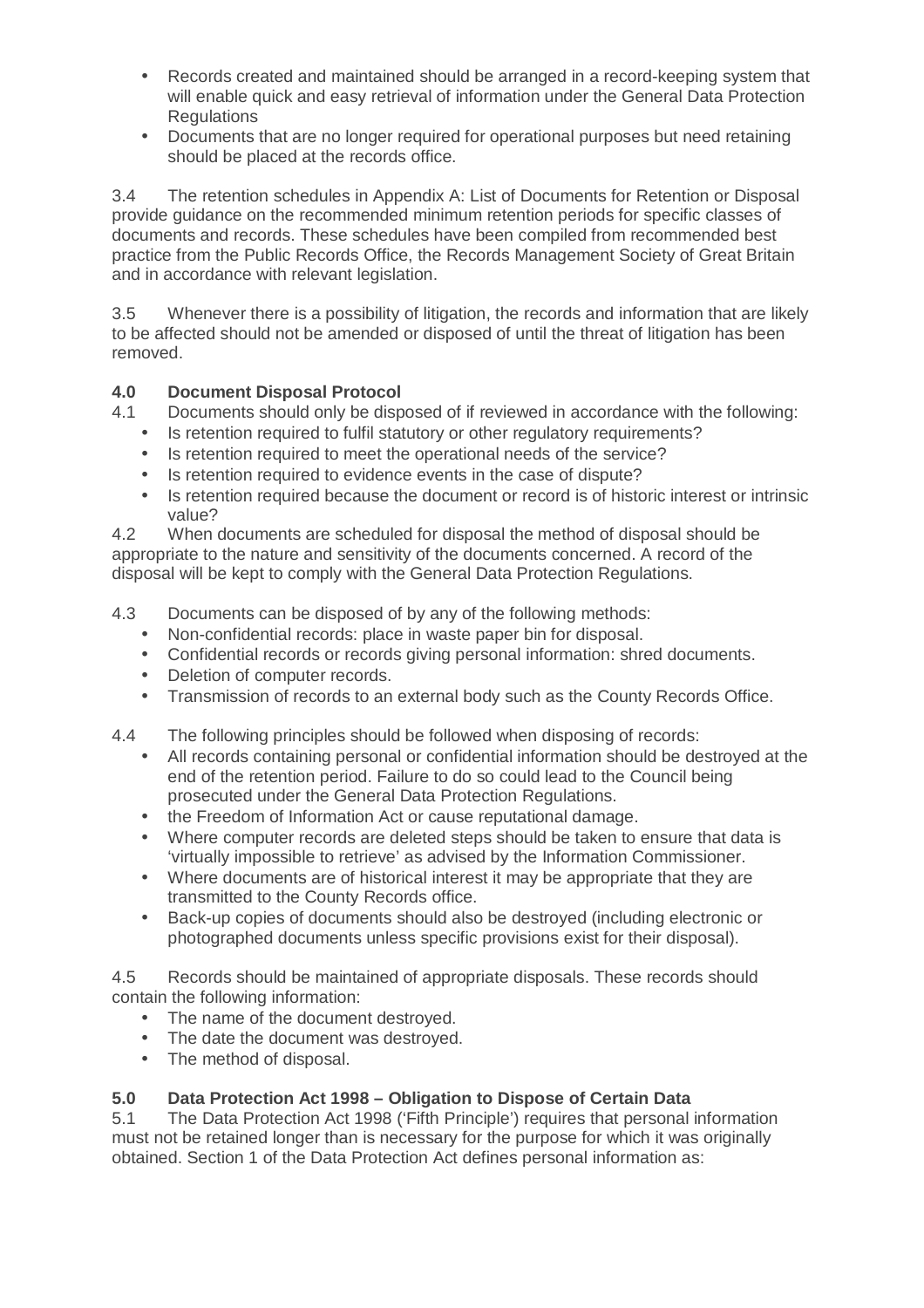Data that relates to a living individual who can be identified from the data, or from those data and other information which is in the possession of, or is likely to come into the possession of the data controller. It includes any expression of opinion about the individual and any indication of the intentions of the Council or other person in respect of the individual.

5.2 The Data Protection Act provides an exemption for information about identifiable living individuals that is held for research, statistical or historical purposes to be held indefinitely provided that the specific requirements are met.

5.3 Councils are responsible for ensuring that they comply with the principles of the under the General Data Protection Regulations namely:

- Personal data is processed fairly and lawfully and, in particular, shall not be processed unless specific conditions are met.
- Personal data shall only be obtained for specific purposes and processed in a compatible manner.
- Personal data shall be adequate, relevant, but not excessive.
- Personal data shall be accurate and up to date.
- Personal data shall not be kept for longer than is necessary.
- Personal data shall be processed in accordance with the rights of the data subject.
- Personal data shall be kept secure.

5.4 External storage providers or archivists that are holding Council documents must also comply with the above principles of the General Data Protection Regulations.

#### **6.0 Scanning of Documents**

6.1 In general once a document has been scanned on to a document image system the original becomes redundant. There is no specific legislation covering the format for which local government records are retained following electronic storage, except for those prescribed by HM Revenue and Customs.

6.2 As a general rule hard copies of scanned documents should be retained for three months after scanning.

6.3 Original documents required for VAT and tax purposes should be retained for six years unless a shorter period has been agreed with HM Revenue and Customs.

#### **7.0 Review of Document Retention**

7.1 It is planned to review, update and where appropriate amend this document on a regular basis (at least every three years in accordance with the Code of Practice on the Management of Records issued by the Lord Chancellor).

7.2 This document has been compiled from various sources of recommended best practice and with reference to the following documents and publications:

- Local Council Administration, Charles Arnold-Baker, 910<sup>h</sup> edition, Chapter 11
- Local Government Act 1972, sections 225 229, section 234
- SLCC Advice Note 316 Retaining Important Documents
- SLCC Clerks' Manual: Storing Books and Documents
- Lord Chancellor's Code of Practice on the Management of Records issued under Section 46 of the Freedom of Information Act 2000

#### **8.0 List of Documents**

8.1 The full list of the Council's documents and the procedures for retention or disposal can be found in Appendix A: List of Documents for Retention and Disposal. This is updated regularly in accordance with any changes to legal requirements.

Source: SLCC Adopted: 19 July 2018 Reviewed: 2021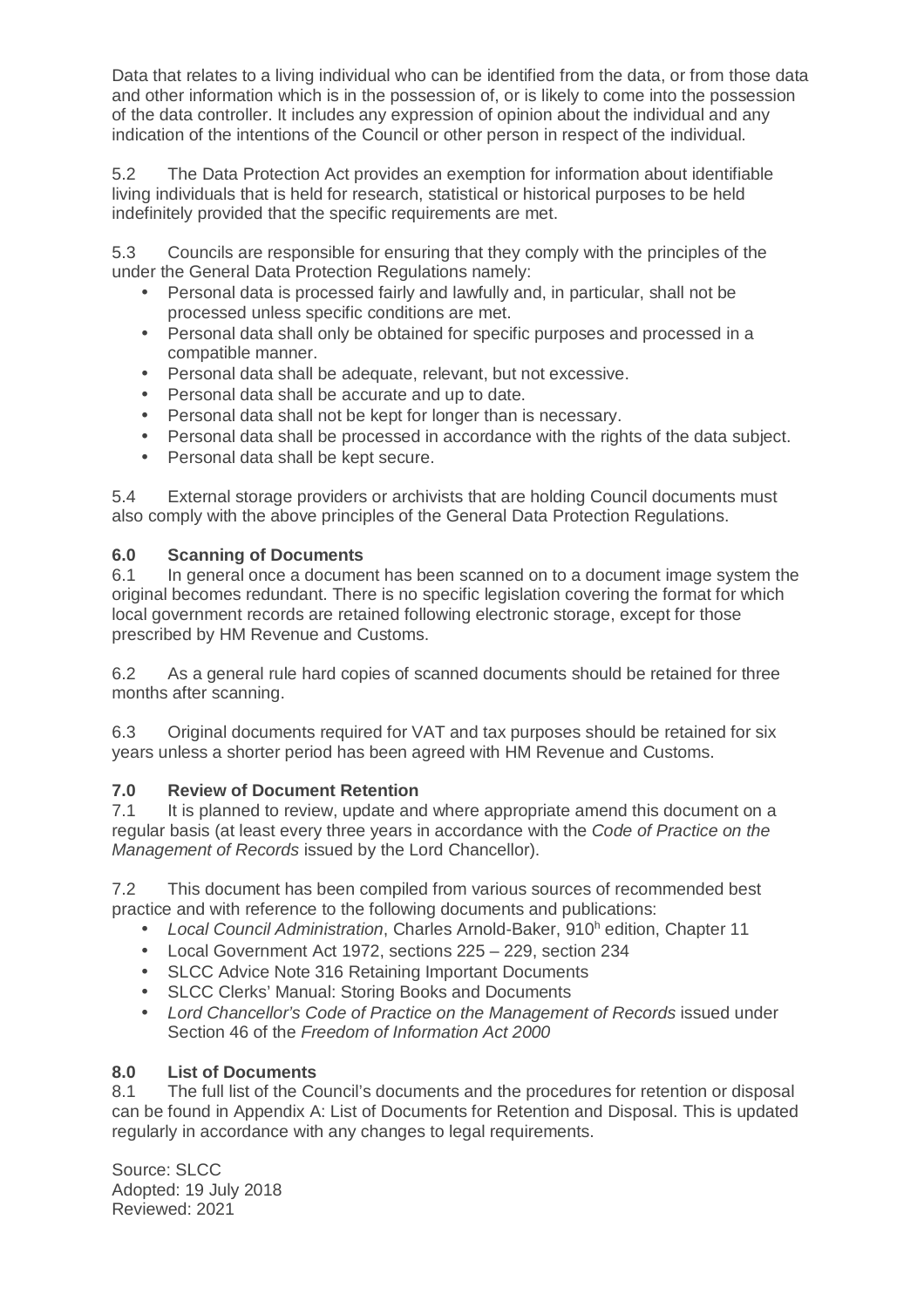## Appendix A Retentions Guidance

| Document                                                           | Minimum<br>retention<br>period                                                           | Reason                                        | <b>Disposal</b>                                                                                                                                                                                                                      |
|--------------------------------------------------------------------|------------------------------------------------------------------------------------------|-----------------------------------------------|--------------------------------------------------------------------------------------------------------------------------------------------------------------------------------------------------------------------------------------|
| Minutes                                                            | Indefinite                                                                               | Archive                                       | Original signed paper copies of council<br>minutes of meetings must be kept<br>indefinitely in safe storage. At regular<br>intervals of<br>not more than 5 years they must be<br>archived and deposited<br>with the Higher Authority |
| Agendas                                                            | 5 years                                                                                  | Management                                    | Bin (shred confidential waste)                                                                                                                                                                                                       |
| Accident/incident<br>reports                                       | 20 years                                                                                 | Potential claims                              | Confidential waste. A list will be kept of<br>those documents disposed of to meet<br>the requirements of the GDPR<br>regulations.                                                                                                    |
| Scales of fees<br>and charges                                      | 6 years                                                                                  | Management                                    | <b>Bin</b>                                                                                                                                                                                                                           |
| Receipt and<br>payment<br>accounts                                 | Indefinite                                                                               | Archive                                       | N/A                                                                                                                                                                                                                                  |
| Receipt books of<br>all kinds                                      | 6 years                                                                                  | <b>VAT</b>                                    | <b>Bin</b>                                                                                                                                                                                                                           |
| <b>Bank statements</b><br>including<br>deposit/savings<br>accounts | Last<br>completed<br>audit year                                                          | Audit                                         | Confidential waste                                                                                                                                                                                                                   |
| Bank paying-in<br>books                                            | Last<br>completed<br>audit year                                                          | Audit                                         | <b>Confidential waste</b>                                                                                                                                                                                                            |
| Cheque book<br>stubs                                               | Last<br>completed<br>audit year                                                          | Audit                                         | Confidential waste                                                                                                                                                                                                                   |
| Quotations and<br>tenders                                          | 15 months<br>after<br>completion of<br>contract.<br>Unsuccessful<br>tenders 4<br>months. | <b>Limitation Act</b><br>1980 (as<br>amended) | Confidential waste. A list will be kept of<br>those documents disposed of to meet<br>the requirements of the GDPR<br>regulations.                                                                                                    |
| Paid invoices                                                      | 6 years                                                                                  | <b>VAT</b>                                    | Confidential waste                                                                                                                                                                                                                   |
| Paid cheques                                                       | 6 years                                                                                  | <b>Limitation Act</b><br>1980 (as<br>amended) | Confidential waste                                                                                                                                                                                                                   |
| VAT records                                                        | 6 years<br>generally<br>but 20 years<br>for<br>VAT on rents                              | <b>VAT</b>                                    | Confidential waste                                                                                                                                                                                                                   |